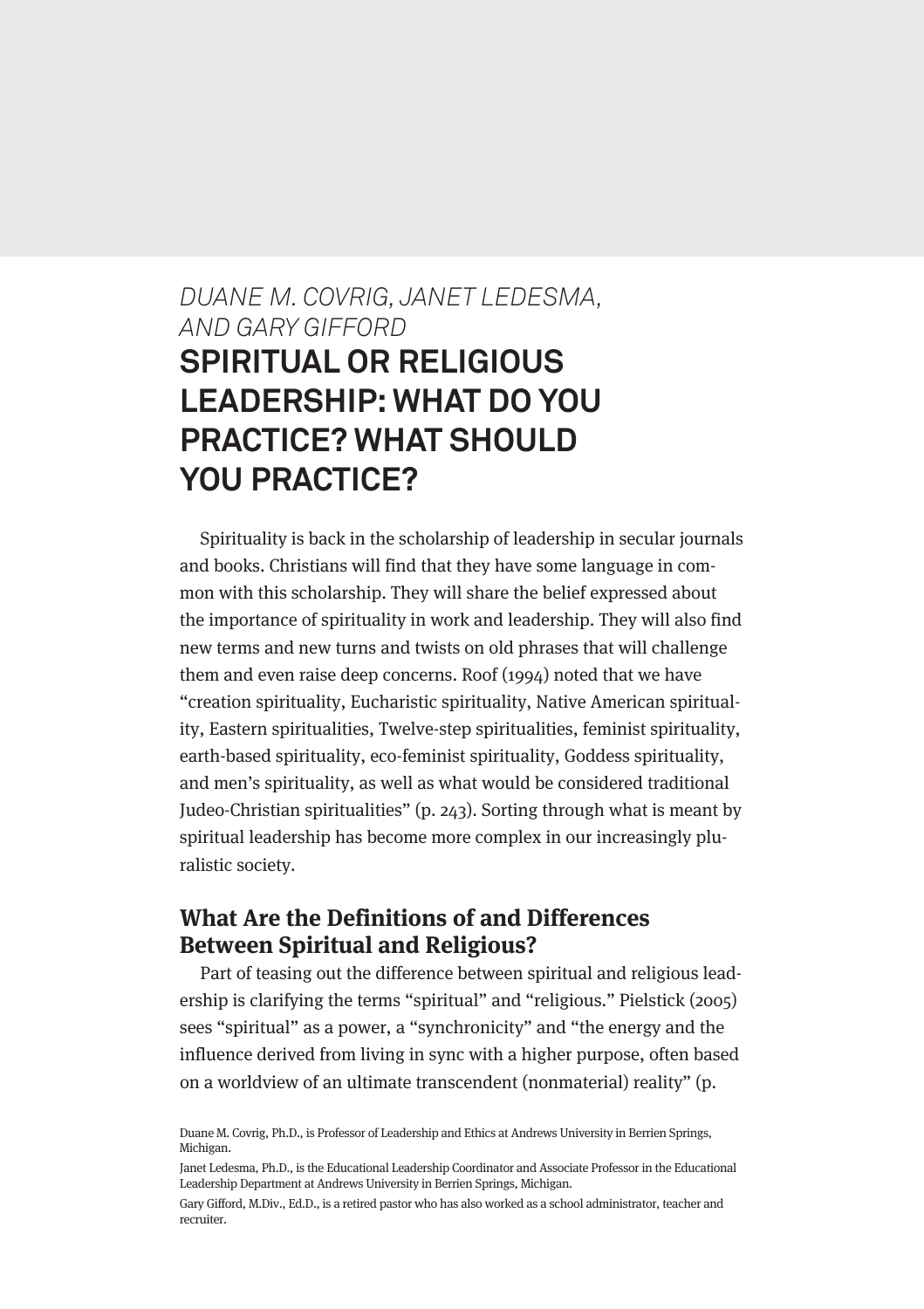157). It can be like an inner path that gives direction to the self, "a sense of meaning and wholeness . . . interconnectedness, self-transcendence, and/or a transcendent worldview" (p. 159). Using Wilber's (1984) categorization of spiritual development, Pielstick (2005) suggests that individuals and groups can have a progressive experience as they move to more complex spiritual experiences. The order is viewed as Magical (seeing spiritual phenomena as a result of the magical powers or beings) and Mythical (supernatural explanations held in stories of gods or goddesses who act on the human experience and give blessing or cursing and teachings) at the more primitive end, and Logical (spiritual ideas and experiences explained by reason and logic) and Systemical (where spirituality draws on networks of relationships and imagines interrelatedness and wholeness as its manifestations) in the more pragmatic levels of spiritual engagement. They seem to favor Transpersonal (where spirituality is crafted through transcendent and cosmic communication) or Mystical (a coming to the view of a unitary experience of all things).

Religion seems more associated with a belief in a deity and the resources, traditions, customs, and practices that come as a result of that belief. It is a "belief in and reverence for a supernatural power . . . especially when organized into a system of doctrine and practice" ("Religion," 2011). Religion typically is a socially shared experience where members of a group affiliate around similar spiritual experiences and beliefs. They also practice social control with each other, challenging and encouraging each other in those shared spiritual pursuits. Here the group's beliefs are important and reiterated, and a check on group faithfulness to those beliefs is part of the religious experience.

Given these definitions and understandings, "spiritual" is viewed as more personal and individual and the private right of one's own thinking and action toward a personal worldview. It may or may not have a god or gods and may or may not foster a desire to convert others to that spiritual view. However, "religion" and the "religious" have a stronger social manifestation of shared spiritual thinking. Religion exerts more social control, socializing new members to its orthodoxy—either in belief or in practice.

As was noted earlier, Wilber (1984) and Pielstick (2005) view spirituality and religion as overlapping but with an evolutionary view of belief in non-material (i.e., spiritual) processes. They perceive Christians as operating in a more primitive spirituality. Pielstick noted that "conservative and fundamentalist Christians sometimes balk at this [evolutionary] model as much of [their] theology best fits the mythical category" (p.

**THE JOURNAL OF APPLIED CHRISTIAN LEADERSHIP** PAGE 105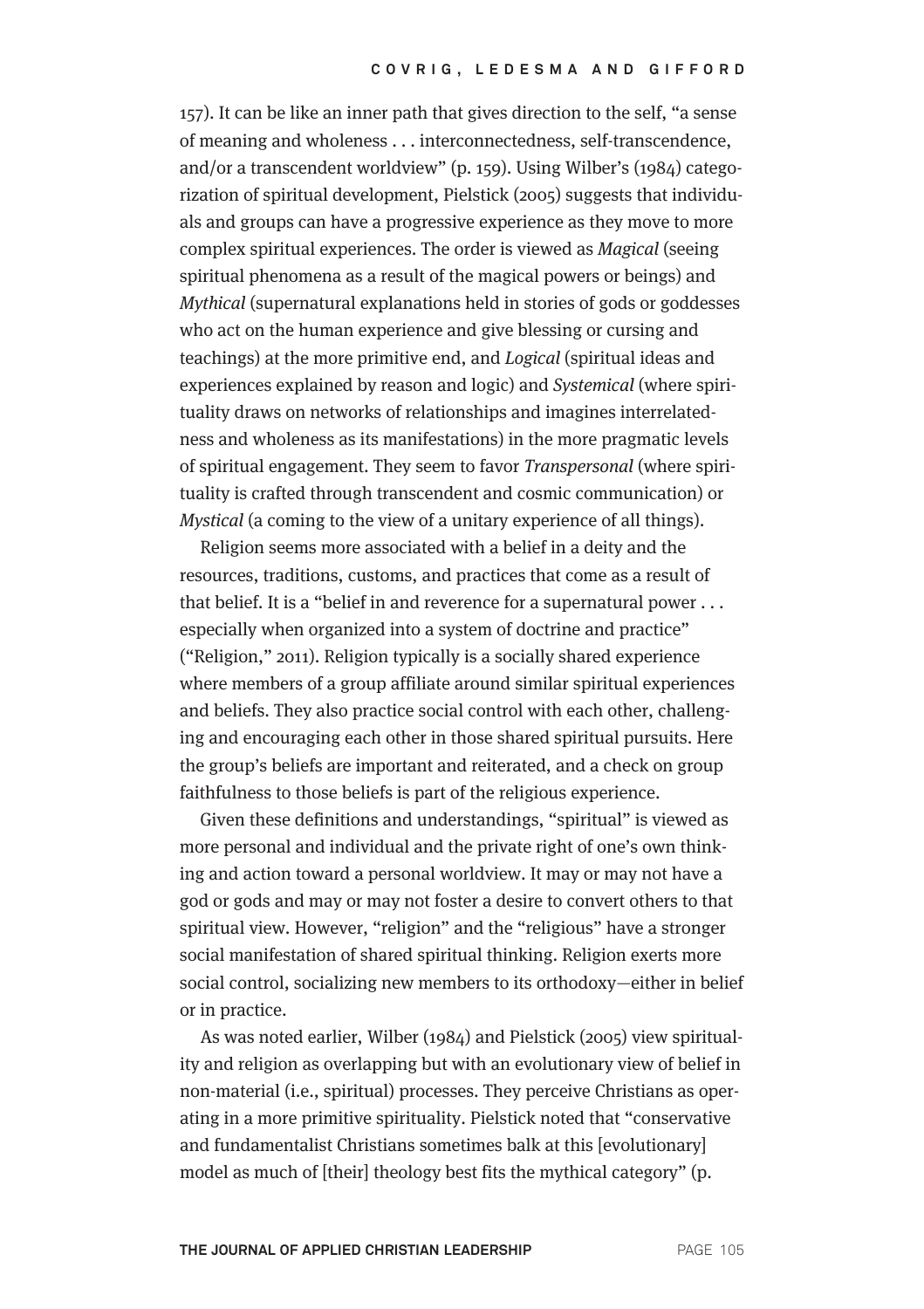159). He understands Christians to be very committed to specific beliefs or "myths" of the Bible which we Christians view as truth. We understand the stories of Creation, the giving of the Law, Jesus' crucifixion and resurrection, Christ's soon coming, and the New Testament prophetic focus on the end of the world as news of truth, not fiction or fake ideas.

While many secularist scholars accept the value of these myths to the Christian community as influential on practice, they see them more as having a control on the community because of the allegorical or figurative influence. Christians see these stories as truth, a reality not easily seen, but conveyed by God for humans to trust and respond to. The difference fosters a unique experience of what Christians believe are logical, systemic, transpersonal, and mystical experiences that foster higher-order spiritual experiences. Focus on doctrinal beliefs and acceptance of teachings closely tied to the sacred narrative (stories or myths of the Holy Bible) are fundamental to most Christian spiritual activity.

## **What Are the Differences Between Spiritual Leadership and Religious Leadership?**

Given these understandings of "spiritual" and "religious," we can now look at the differences these two areas bring to leadership. Marinho (2013) has organized the differences well, as shown in Table 1. Using ideas from his book (Marinho & Oliveira, 2005, pp. 1-14), Wren (1995, pp. 481-508), and Bass and Bass (2008, pp. 353-365), Marinho's (2013) contrast focuses mostly on structural and authoritative differences between the two types of leadership. He discusses the power of the Roman Catholic Pope in the modern world as demonstrating religious leadership. He notes that religious leadership is important but different from spiritual leadership as the latter is more diffuse and less tied to an official capacity. While a religious leader can manifest spiritual leadership, a spiritual leader may not necessarily have religious leadership in any official capacity. This view is helpful. While Marinho (2013) does not present a negative view of religious leadership, he does acknowledge the following:

There may be some overlap between those two different perspectives, but the very nature of those two approaches to leadership is clearly distinct from one another, and this concept may be applied to any leader of any religious institution. This reflection can take many different directions, but I hope this can bring some thoughtprovoking ideas. (Marinho, 2013)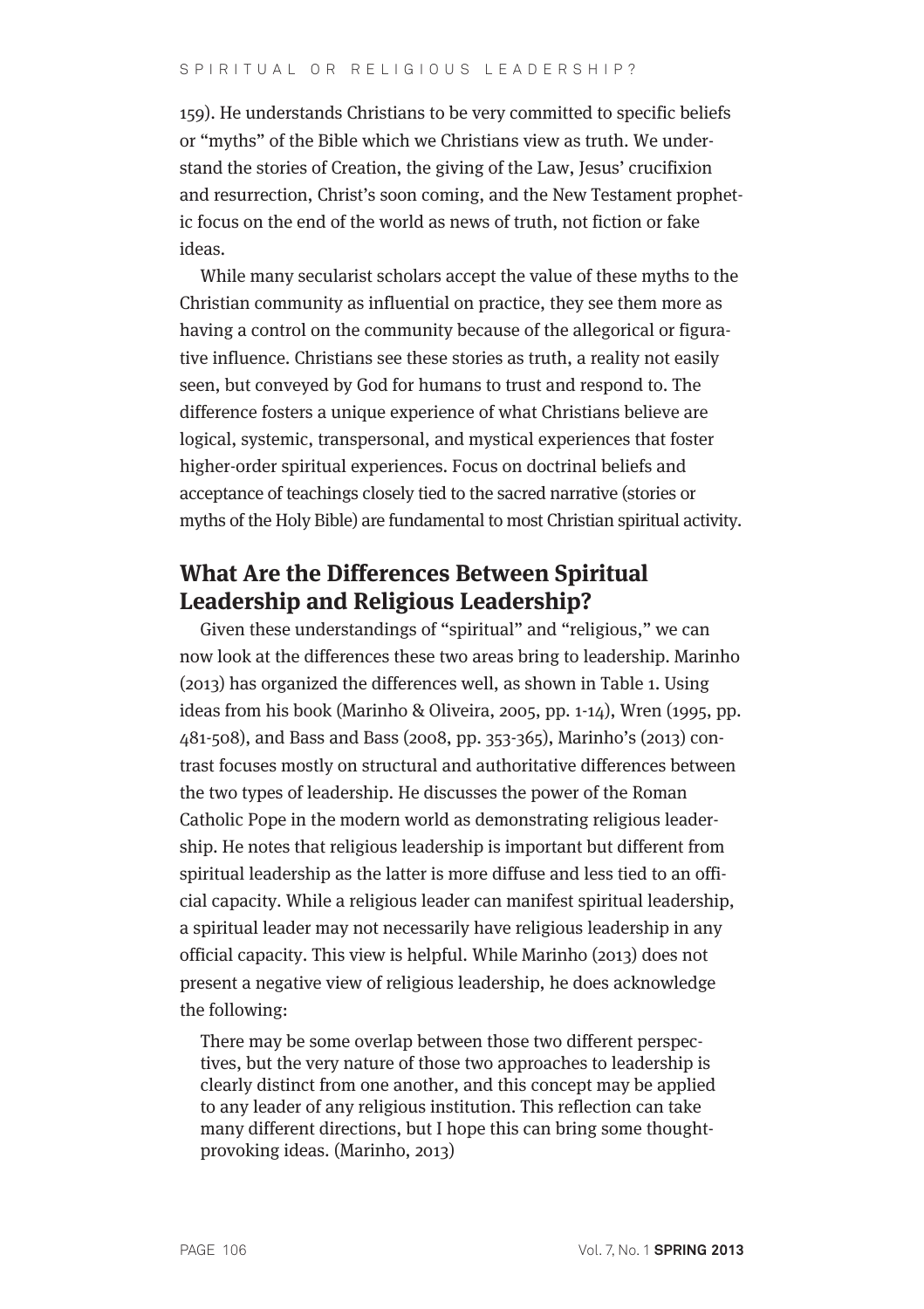| <b>Religious Leadership</b>     | <b>Spiritual Leadership</b> |
|---------------------------------|-----------------------------|
| Depends on the position         | Regardless of any position  |
| Imposed by laws and regulations | Accepted by free choice     |
| Controlled by an institution    | Controlled by principles    |
| Granted by society              | Granted by example          |
| Focus on the duties             | Focus on relationships      |
| Priority to authority           | Priority to service         |
| Sustained by hierarchy          | Sustained by inspiration    |
|                                 |                             |

Table 1. Marinho's (2013) Contrast Between Religious and Spiritual Leadership

What may not be clearly emphasized in this model is the role of divine authority and scriptural authority or some community process in authenticating leaders. Leadership, by definition, is a role of influence. However, religious leadership may manifest that authenticity in leadership through faithfulness to a more official or organizational accepted process. Spiritual leadership, on the other hand, may receive authentication through more charismatic and visionary forms of leadership and followership. Spiritual leadership is authenticated more from followers.

Interestingly, both could be tested by yet a third way of authentication: their alignment to scriptural principles. "Dear friends, do not believe every spirit, but test the spirits to see whether they are from God, because many false prophets have gone out into the world" (1 John 4:1, NIV). The need to "test the leaders" is emphasized in this passage. It is a call to see if they are in keeping with God's character and purposes. Whether they are chosen by tradition or organizational process, or selfselected, or promoted by others, their actions and their beliefs should be tested by an authoritative reference. For Christians, that reference point has been the Bible.

## **What Would You Rather Be? A Spiritual Leader, a Religious Leader, or Both?**

Given the rebirth of focus on the spiritual in secular research on leadership, it seems reasonable that many would want to be viewed as successful spiritual leaders—individuals who are authenticated by their followers to have influence on them. Matthew Guest's (2007) analysis of the spiritual helps to explain why this would be true. He noted that "the spiritual is associated with the personal, the intimate, the interior and the experiential," and it is understandable that a leader would want to have influence on these aspects. However, he contrasted this "with 'reli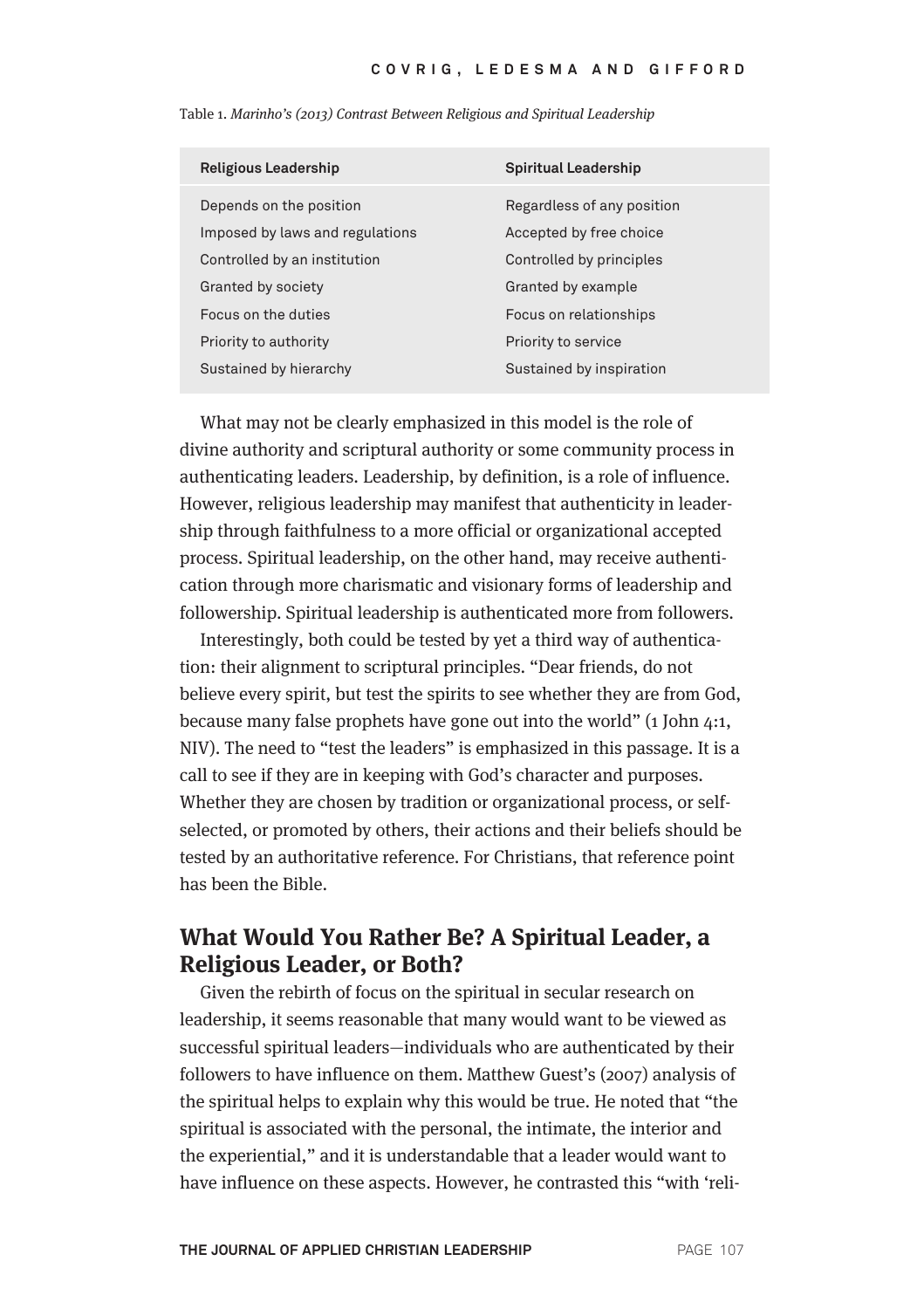gion,' which is associated with the official, the external, and the institutional, often picking up negative connotations of the hierarchical and patriarchal along the way" (p. 181). Most of us would want to embrace the mantle of spiritual leader but not the negative leadership roles of "external" and "institutional" with its connotation of top-down control. We may be less interested in the challenge associated with religious leadership because of the growing ambivalence toward authority.

While we embrace the rebirth of focus on the need for spiritual leadership, we believe that the subtle negativity attributed to religious leadership is a manifestation of a detrimental move away from the value of authority, hierarchy, and social institutional expectations. Structure, hierarchy, and formal authority need not be associated with evil. In fact, some sociologists view the demise of religion and its authoritative structure, and the loss of family structure, as creating detrimental social impact on people and their social growth. This is especially true of children. In the insightful report published by The Commission on Children at Risk (2003), which is a jointly sponsored initiative of the YMCA (Young Men's Christian Association) and the Institute for American Values, increased emotional, psychological, and even medical problems are associated with the lack of community structures that give authority directly to individuals. We believe that official, external, institutional, hierarchical and familiar authority can be a very important contribution from leadership to their communities.

Swidler (2002) argues that the growth of a strong individualistic approach to life and living, a "me-ism," has worked to erode social institutions commonly viewed as preserving the individuals participating in those social institutions. Two examples are marriage and family. We are concerned that the penchant of secular researchers who support focus on research about spiritual leadership may continue to distance their work and support for religious leadership and miss a major part of how spiritual leadership operates in religious societies and groups. Oddly, they may be unwittingly adding even more work to de-institutionalize the very structures that support human well-being in many spiritual and religious communities.

Beyond these scholarly arguments supporting religious leadership, three simple observations can be made concerning the characteristic qualities of religious leadership: it is official, institutional, and hierarchical.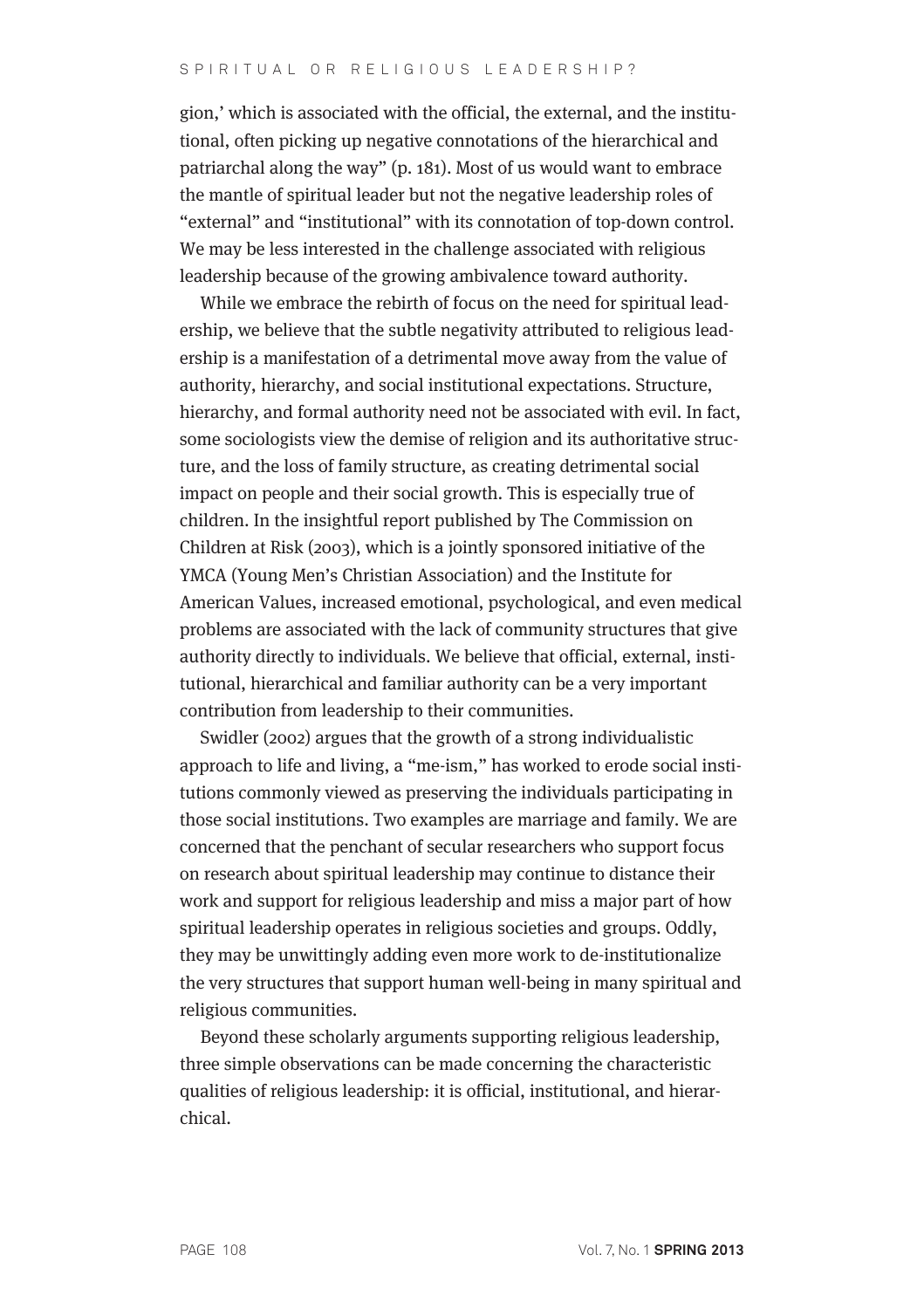## **Official**

Being official is not a negative characteristic. For example, Apple or Samsung products are highly desired by many. Those individuals want official products, not "fake" ones.

#### **Institutional**

Institutional can be viewed negatively by some who don't appreciate how social institutional processes improve relationships. The simple handshake, for example, is one of the most pervasive social institutions. It is a shared experience that billions have been socialized to use as a wonderful shared way to greet each other. The same can be said of social institutions like marriage, family, and work environments.

#### **Hierarchical**

Hierarchy may have crippling influence in some environments. However, if hierarchy is guided by a desire to better serve those "under" one's care, hierarchy is really about responsibility and care for the other. In the spirit of service, the "greater" serves and blesses in the order of God's creation. It is the shepherd who is pained by the loss of the sheep—often more than the hireling—such that those with greater responsibility and higher in the hierarchy may share the greater challenge and joy of sacrificial care and responsiveness.

It is precisely the twist given by those who promote spirituality in such a way as to cast darkness on religion or show its negative function, that most disturbs us with the current focus on spiritual leadership. We believe both forms of leadership are essential. Institutions can become oppressive to human wellbeing. They need continual examination and revival. However, to believe that individualistic spiritual leadership is automatically good and would create safe environments for others neglects the truth that the self is often worse than the institution it's trying to correct. Why not see both spiritual and religious leadership as essential to the wellbeing of groups?

## **How Do We Embrace Both Spiritual and Religious Leadership?**

Our appreciation of religious leadership is balanced by a caution against the tendencies of religious leaders to control and even oppress those with varying views. Christians have a long history of both resisting and welcoming pluralistic views of spirituality. The strong church-state monopolies that dominated Christian medieval Europe show us that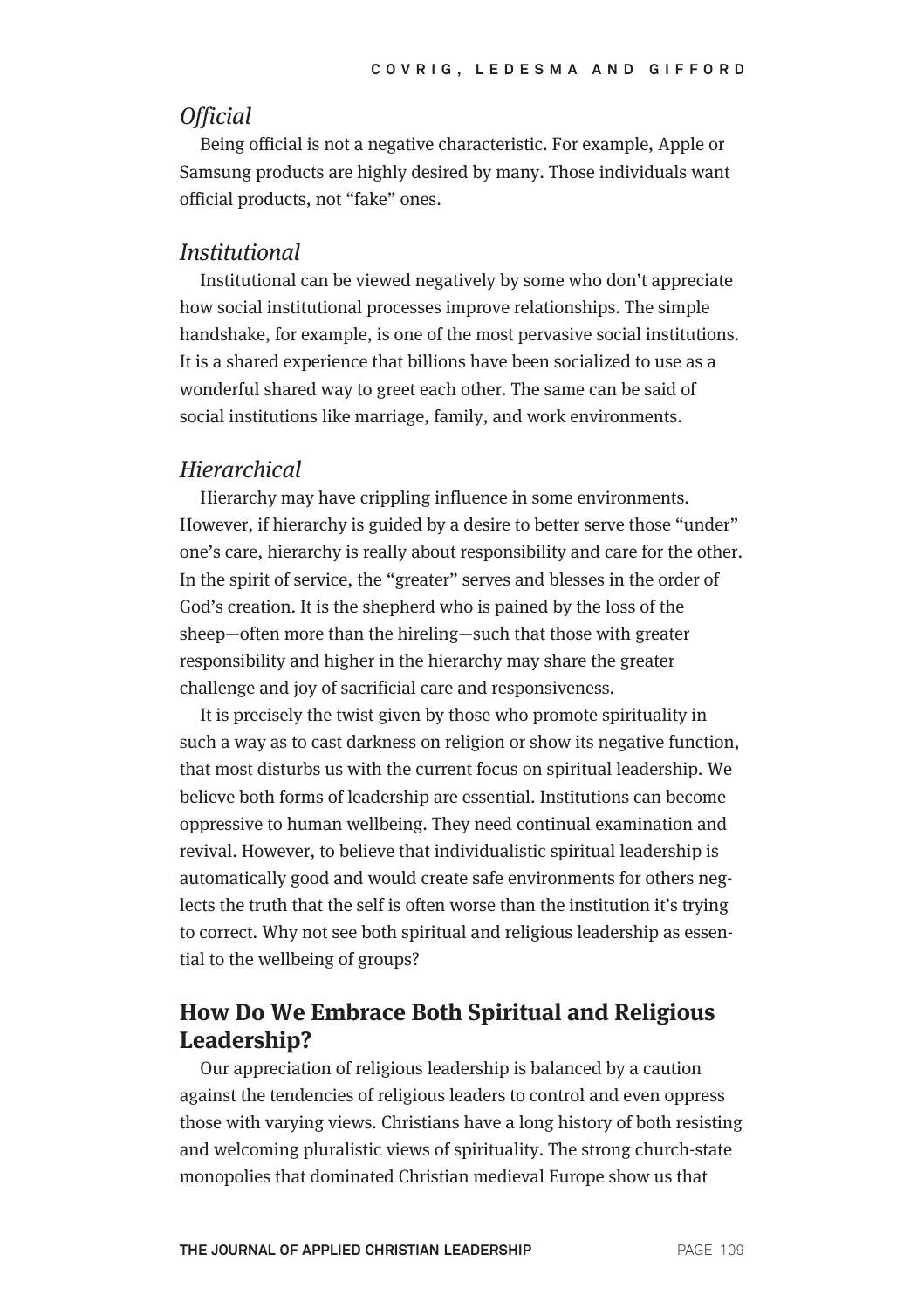#### S P I R I T U A L O R R E L I G I O U S L E A D E R S H I P ?

religion can do harm. So can religious leadership. We don't want to go back to that oppressive time. However, we also don't want the "me-ism" of an individualistic spirituality that is devoid of social institutional practices that neglect the community. We don't need spiritual hegemony. We also don't want to see spirituality devoid of its social mooring in religious sacred text and practices.

To find a balanced approach, we find useful practices in the history of religious liberty championed in the American experience. This liberty supports civil rights for individuals who want to practice their own spirituality while allowing religions to promote and even proselytize individuals. As Miller (2012) has convincingly shown, the deep roots of the scriptural beliefs of early American Christians like Roger Williams and William Penn supported allowing individuals to have a private right of judgment in issues of spirituality. This means that individuals have the freedom to create the spiritual beliefs and practices they believe keep them faithful to their god or religion or ultimate worldview.

The same constitutional support for this also brought freedom for religious expression and activity. Herein lies the deep challenge of fostering both forms of leadership, and of finding our own spiritual voice and giving others space and time to find theirs (Covey, 2006). Religious liberty not only allows conflicting judgments but actually encourages them. The successful spiritual leader can tap into his or her spirituality and encourage others to grow their own spiritual experiences. A leader's spirituality and understandings can also be challenged by passages and interpretations gathered from Scripture or from other authoritative references valued by the group or community in which the leader leads.

## **Where Do We Go From Here: Religiosity or Spirituality?**

In this dialogue we have defined, contrasted, and explored the relationship between spiritual and religious leadership. We embrace this new focus on the spirituality in leadership when it is grounded on scriptural principles. We raised concerns about the practice of some to suggest a wholesale rejection of religious leadership. We believe some characteristics in religious leadership, when aligned with Scripture, provide helpful beliefs, practices, and traditions that support and nurture the well-being of individuals and groups. Spirituality in leadership is a crucial focus for scholars and practitioners of leadership.

We conclude with a look at two secular academic authorities: Ann Swidler (2002) and Jonathan Haidt (2012). They both have helped us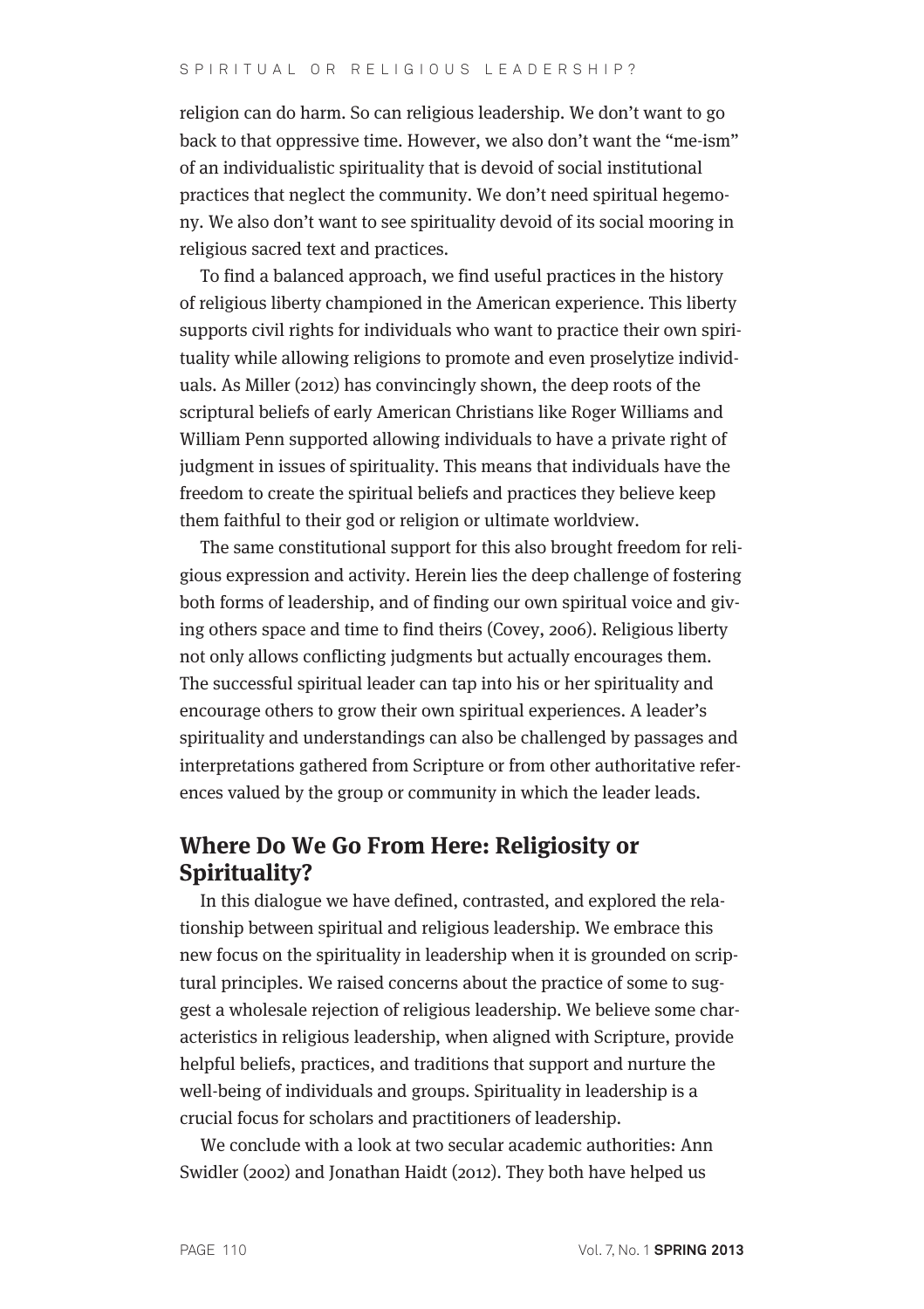most in understanding the need for balance. Ann Swidler may be most known as co-author of the seminal work Habits of the Heart, which was a book documenting and commenting on the rise and fall and the need for and erosion of social bonds in the United States. In addition, another co-authored book, Good Society, helped to show the importance of shared social structure. In her book chapter "Saving the Self: Endowment vs. Depletion in American Institutions" (2002), Swidler reminds us to support those institutions that support individuals. Religion has done much to keep social obligation strong in modern times. Family and church have been authoritative communities that have restrained the rabid individualism of the last 50 years. We believe the current movement of spirituality in leadership could do more to focus on that.

Swidler (2002) concludes her sociological analysis and caution about individualism by issuing a call for reform to institutions and individuals. She quotes from Isaiah 58:5-12, "which is the Haftorah portion on Yom Kippur, the Jewish Day of Atonement" (p. 54), and provides a challenge for the religious community to keep connected to human needs. Yom Kippur is still considered the holiest day in the Jewish calendar, a Sabbath unto itself regardless of what day it fell on. On this day, people were called to fast and pray for forgiveness of their sins and seek to be right with God. Oddly, that "being right" was connected to helping others. In discussing the social role of religion, Swidler said that it "is particularly appropriate" to bring individuals back to the centrality of otherness that religion tried to underscore:

It argues that there are more and less worthy sacrifices, and that those that create a more just society are the sacrifices God requires. But what is fascinating about the passage is the link it draws between justice, nurture, and the rebuilding of common structures on which our lives depend. (2002, pp. 54-55)

She uses this passage to argue that only the social engagement this passage encourages, which is present in many religions and religious material, ultimately brings about the personal healing we seek in our own lives individually. This is the result of a spiritual existence in social and religious connections.

Haidt (2012) makes a similar point when he cautions rabid atheists and liberals on the limits of their individualized view of morality and what is good for society. He notes how religion has played a strong role in supporting values like respect, sanctity of life, loyalty, and authority, all essential values that support a society. He notes that while many rabid liberals or academics dismiss religion and religious conservatives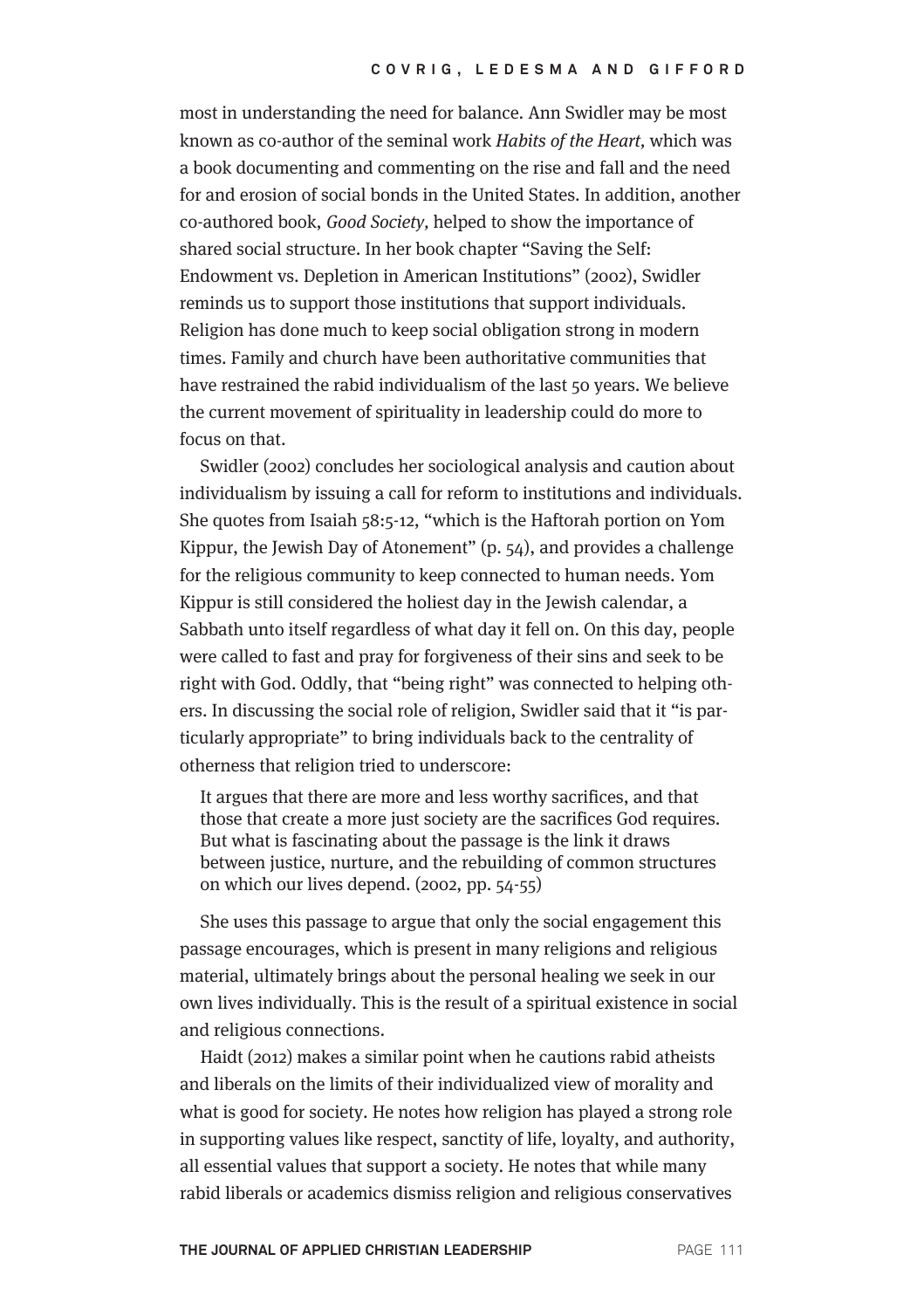because of their moral worldviews, in reality these worldviews foster constructive behaviors, belonging, and beliefs that hold social groups together in healthy ways.

We agree with Swidler and Haidt that some of the authority religion brings is essential for the well-being of groups. As such, proper management of that authority is the issue, not the wholesale elimination of it. We welcome the revival of interest in spirituality in leadership. We want this focus to continue and be sustained, and we believe religious resources can help. Otherwise, we are concerned that the movement to spirituality will self-destruct, without an authoritative structure that blends individual need and communal goals with scriptural principles. We believe a fixation on spirituality as only a psychological or personal manifestation discounts the rich social experiences, expressions and skills needed for leadership. We don't need a theocracy or monopoly in this discourse, but we also don't need our voices of concern to be silenced.

#### **References**

- Bass, B. M., & Bass, R. (2008). The Bass handbook of leadership: Theory, research, and managerial applications (4th ed.). New York, NY: Free Press.
- Commission on Children at Risk. (2003). Hardwired to connect: The new scientific case for authoritative communities. New York, NY: Author.
- Covey, S. R. (2006). The 8th habit: From effectiveness to greatness. Philadelphia, PA: Running Press.
- Guest, M. (2007). In search of spiritual capital: The spiritual as a cultural resource. In K. Flanagan & P. C. Jupp (Eds.), A sociology of spirituality (pp. 181-200). Aldershot, England: Ashgate.
- Haidt, J. (2012). The righteous mind: Why good people are divided by politics and religion. New York, NY: Pantheon.
- Marinho, R. M. (2013). Religious versus spiritual leadership. Leadership Department Newsletter, 11(3) [Andrews University]. Retrieved from http://www.sedandrews.org/leadership/index.php?option=com\_content& view=article&id=136&Itemid=139
- Marinho, R. M., & Oliveira, J. F. (2005). Lideran*̧*ca—uma quest*̃*ao de compet*̂*encia. S*̃*ao Paulo, Brazil: Saraiva.
- Miller, N. (2012). The religious roots of the First Amendment: Dissenting Protestantism and the separation of church and state. New York, NY: Oxford University Press.
- Pielstick, C. D. (2005). Teaching spiritual synchronicity in a business leadership class. Journal of Management Education, 29(1), 153-168. doi:10.1177/ 1052562903260027